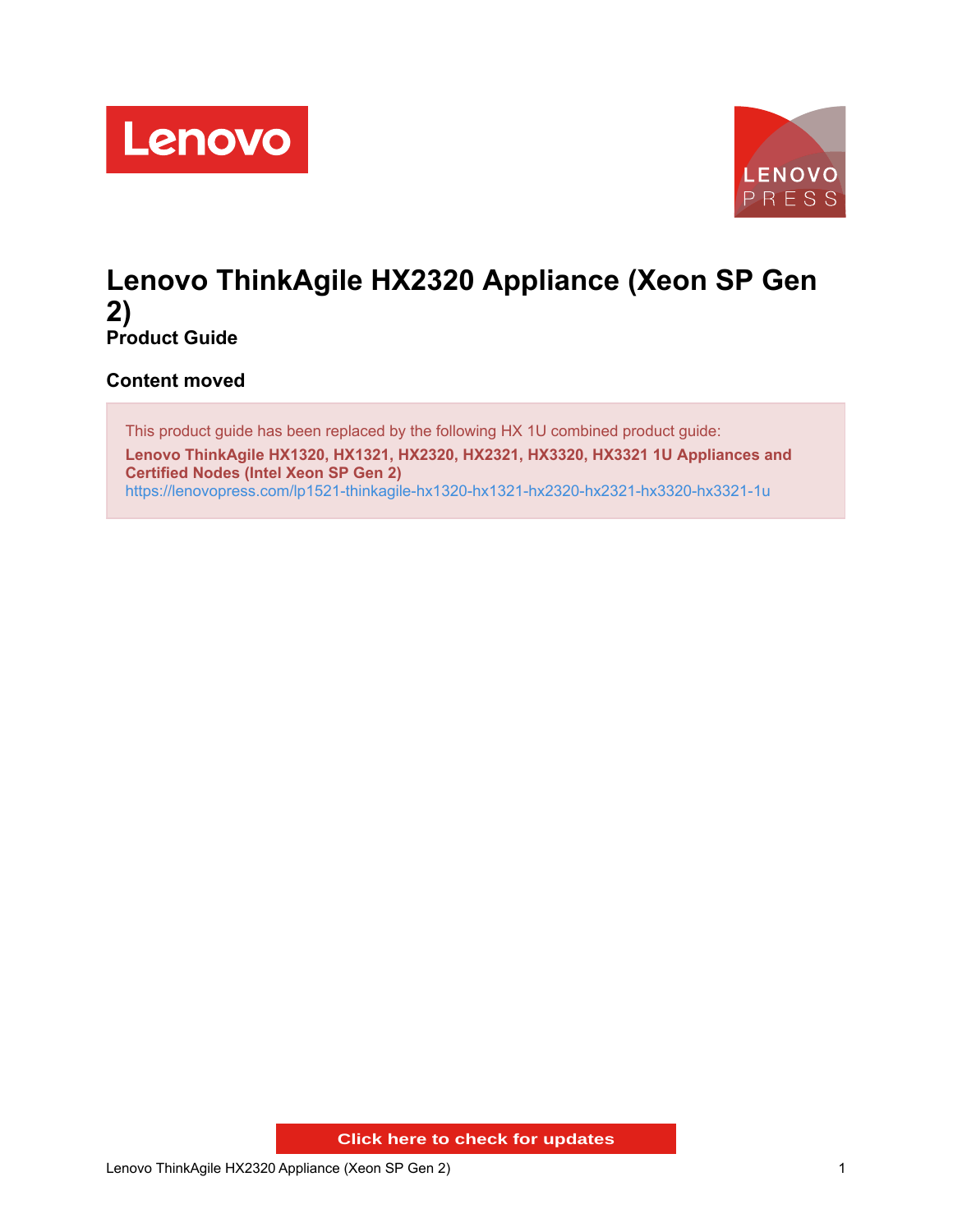## **Notices**

Lenovo may not offer the products, services, or features discussed in this document in all countries. Consult your local Lenovo representative for information on the products and services currently available in your area. Any reference to a Lenovo product, program, or service is not intended to state or imply that only that Lenovo product, program, or service may be used. Any functionally equivalent product, program, or service that does not infringe any Lenovo intellectual property right may be used instead. However, it is the user's responsibility to evaluate and verify the operation of any other product, program, or service. Lenovo may have patents or pending patent applications covering subject matter described in this document. The furnishing of this document does not give you any license to these patents. You can send license inquiries, in writing, to:

Lenovo (United States), Inc. 8001 Development Drive Morrisville, NC 27560 U.S.A. Attention: Lenovo Director of Licensing

LENOVO PROVIDES THIS PUBLICATION "AS IS" WITHOUT WARRANTY OF ANY KIND, EITHER EXPRESS OR IMPLIED, INCLUDING, BUT NOT LIMITED TO, THE IMPLIED WARRANTIES OF NON-INFRINGEMENT, MERCHANTABILITY OR FITNESS FOR A PARTICULAR PURPOSE. Some jurisdictions do not allow disclaimer of express or implied warranties in certain transactions, therefore, this statement may not apply to you.

This information could include technical inaccuracies or typographical errors. Changes are periodically made to the information herein; these changes will be incorporated in new editions of the publication. Lenovo may make improvements and/or changes in the product(s) and/or the program(s) described in this publication at any time without notice.

The products described in this document are not intended for use in implantation or other life support applications where malfunction may result in injury or death to persons. The information contained in this document does not affect or change Lenovo product specifications or warranties. Nothing in this document shall operate as an express or implied license or indemnity under the intellectual property rights of Lenovo or third parties. All information contained in this document was obtained in specific environments and is presented as an illustration. The result obtained in other operating environments may vary. Lenovo may use or distribute any of the information you supply in any way it believes appropriate without incurring any obligation to you.

Any references in this publication to non-Lenovo Web sites are provided for convenience only and do not in any manner serve as an endorsement of those Web sites. The materials at those Web sites are not part of the materials for this Lenovo product, and use of those Web sites is at your own risk. Any performance data contained herein was determined in a controlled environment. Therefore, the result obtained in other operating environments may vary significantly. Some measurements may have been made on development-level systems and there is no guarantee that these measurements will be the same on generally available systems. Furthermore, some measurements may have been estimated through extrapolation. Actual results may vary. Users of this document should verify the applicable data for their specific environment.

## **© Copyright Lenovo 2022. All rights reserved.**

This document, LP1120, was created or updated on December 7, 2021.

Send us your comments in one of the following ways:

- Use the online Contact us review form found at: <https://lenovopress.com/LP1120>
- Send your comments in an e-mail to: [comments@lenovopress.com](mailto:comments@lenovopress.com?subject=Feedback for LP1120)

This document is available online at <https://lenovopress.com/LP1120>.